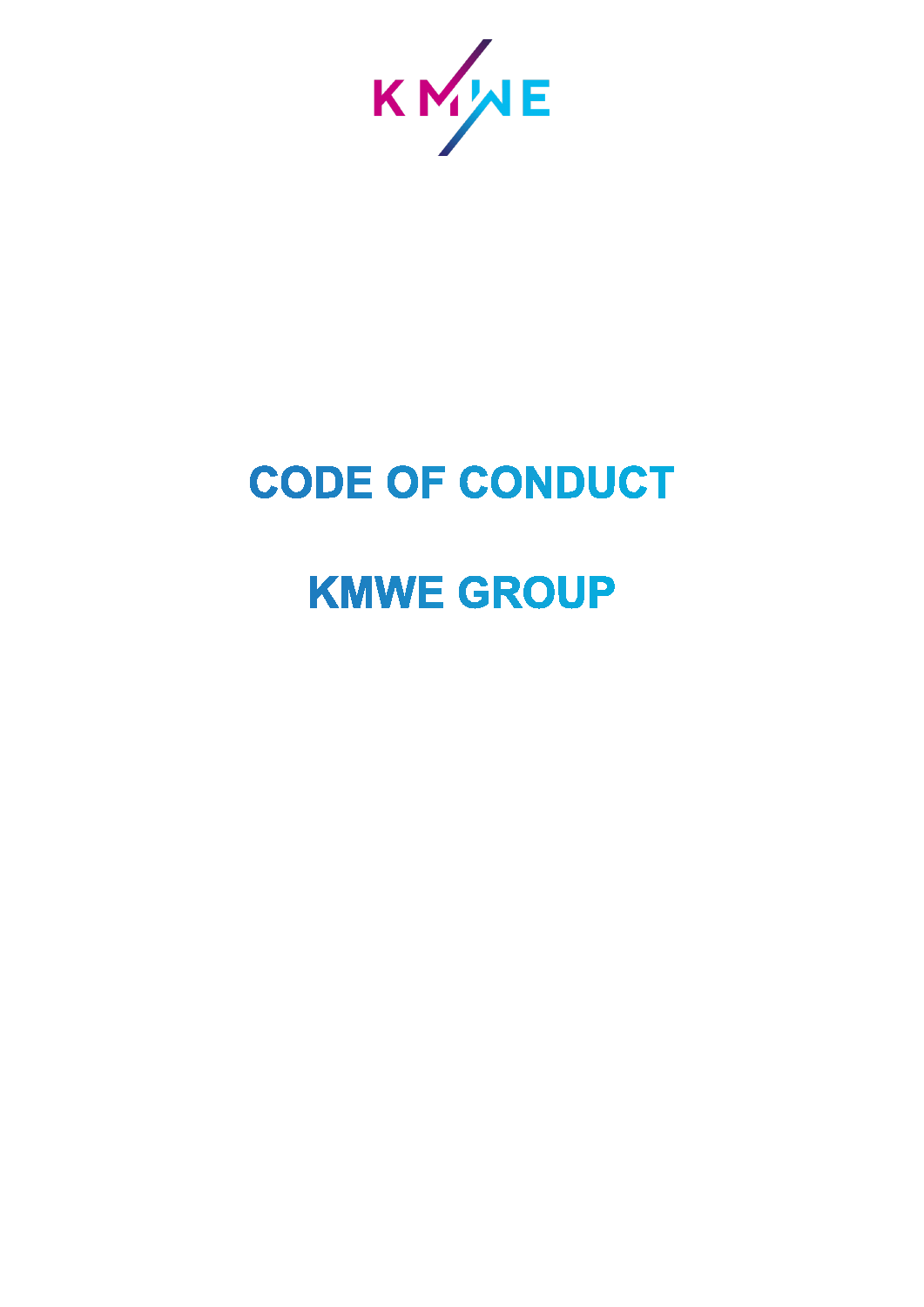

# **CONTENTS**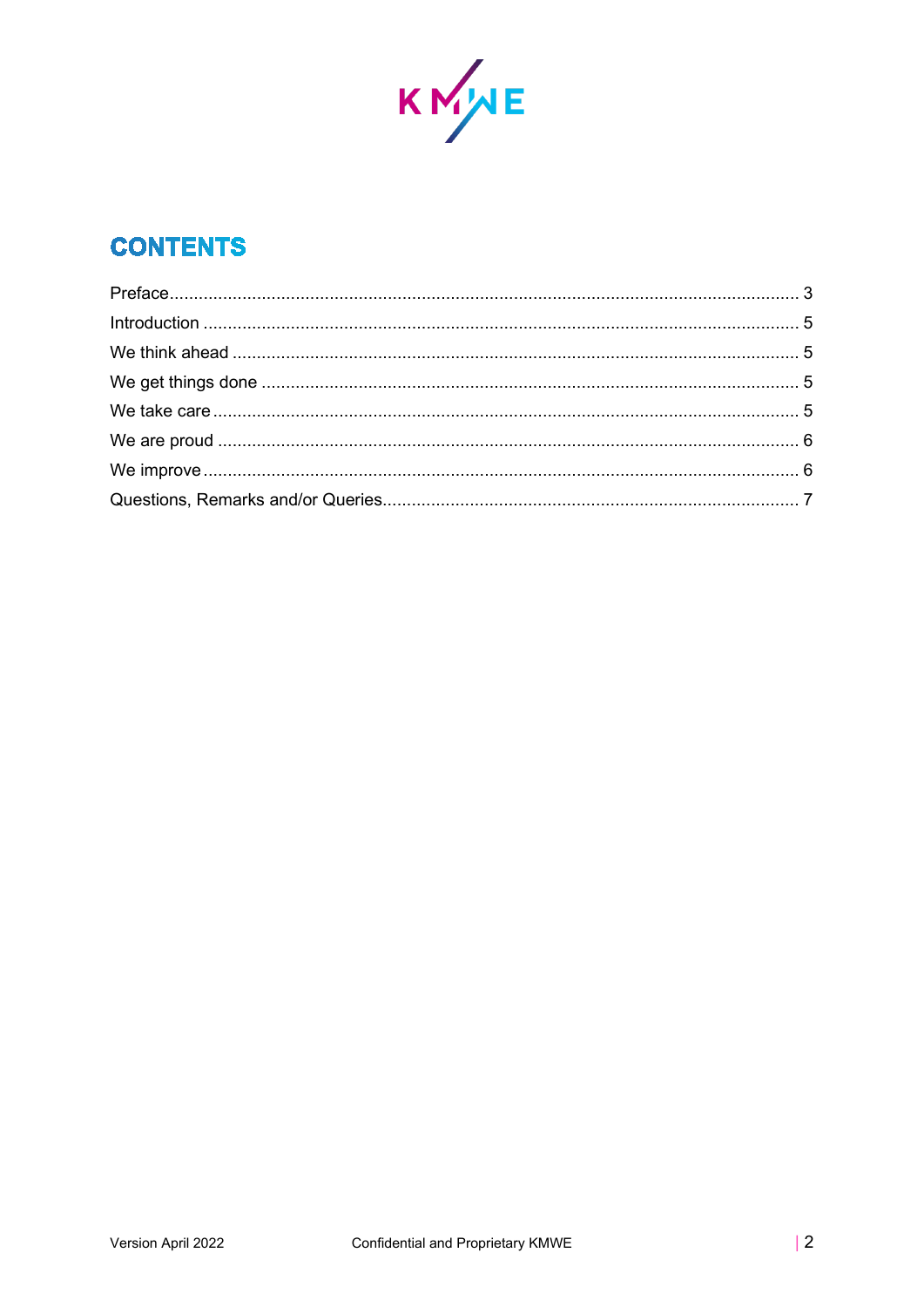

# <span id="page-2-0"></span>**PREFACE**

Dear reader,

KMWE is constantly adapting to a dynamic environment by implementing state-of-the-art technologies, focusing on continuous [improvement](https://www.kmwe.com/who-we-are/ongoing-improvement/) whilst making sure we add value and maintain a customer-oriented mindset. KMWE realizes its goals by investing in highly motivated and skilled employees with short lines of communication and securing the strengths of a family culture. Our business continuity is guaranteed by offering a broad range of capabilities, global presence, a lean organization and a well-balanced mix in turnover between the selected markets resulting in healthy results.

#### *Our values*

Our corporate values guides how we do business and interact with our colleagues, partners and customers. Our five values are:

We think ahead: we are proactive, ambitious and entrepreneurial

We improve: we make thing better, innovate, learn and get it right the first time

We get things done: we take ownership, deliver and excel in what we do

We are proud: proud in what we do, what we create and where we work

We take care: take care of each other, our employees and the environment

#### WE THINK AHEAD

We are open for new opportunities, want to continuously improve and will take ownership. Together with our business relations we co-operate in a pro-active, honest and respectful manner with an entrepreneurial behavior.

#### WE GET THINGS DONE

We are flexible and adapt quickly to the dynamic market developments and realize what we agreed, at the right cost and quality.

#### WE TAKE CARE

We invest in our people and in a safe and motivational working environment taking the legacy of the family culture into account. We take care of each other and secure the KMWE brand and reputation.

#### WE ARE PROUD

We are proud on our craftsmanship, the products we make, the customers we serve and the company we work for.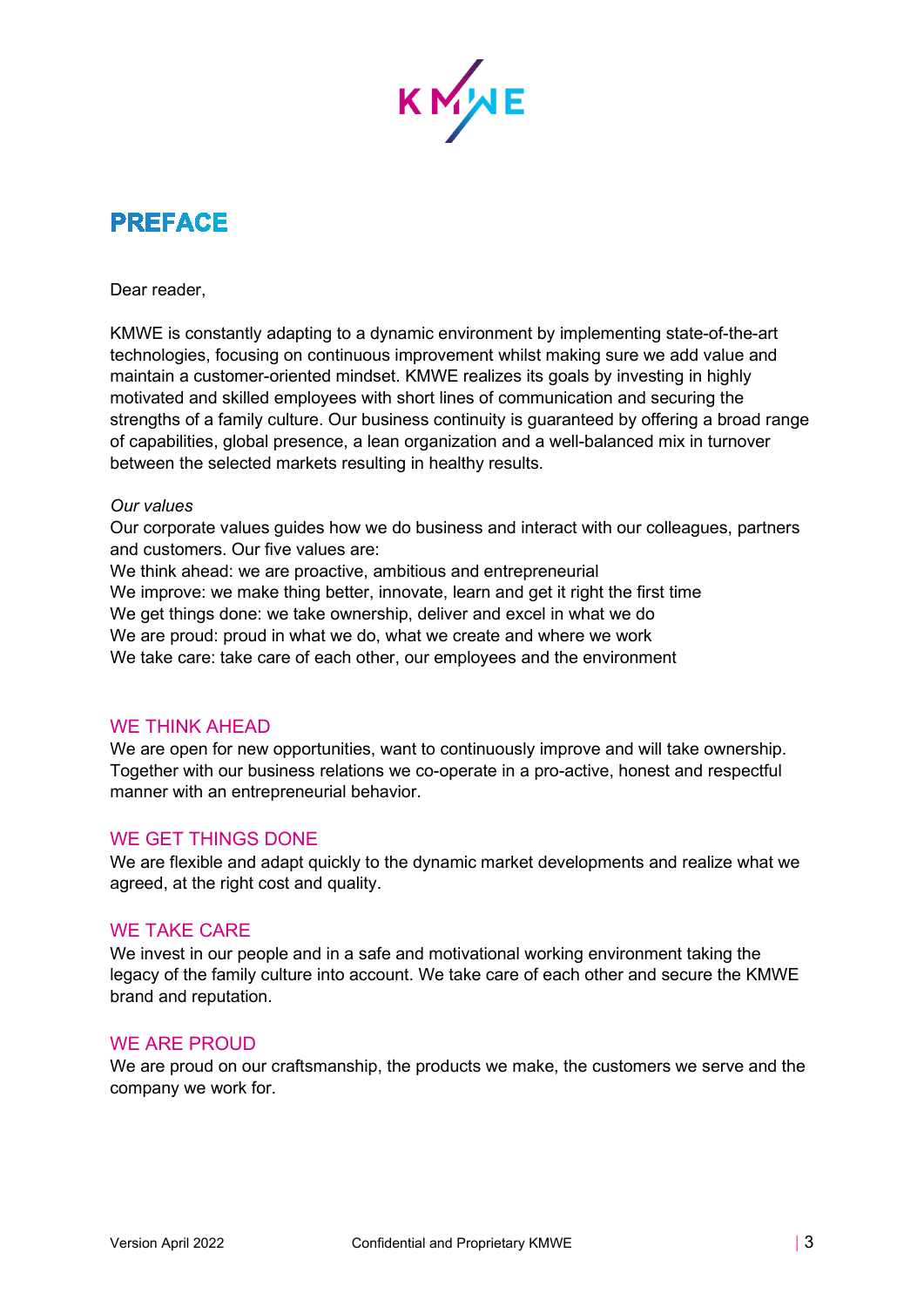

#### WE IMPROVE

We want to learn from each other and our business relationships and improve the way we work on a daily basis.

Together with our teams in our entities KMWE Precision, KMWE Aerospace, KMWE Malaysia and ATM Oirschot we believe that our values are widely and deeply embedded in the KMWE Group organization. Furthermore we see this as the basis for our success, welfare and the starting point of continuity for the next generation.

Executive Board and Management of KMWE Group B.V.

Edward Voncken John Eijgendaal Martijn van den Akker Arthur van Hout **Tiebbe Smit** Stijn Daemen Hugo Bogaerts Daniël Akkers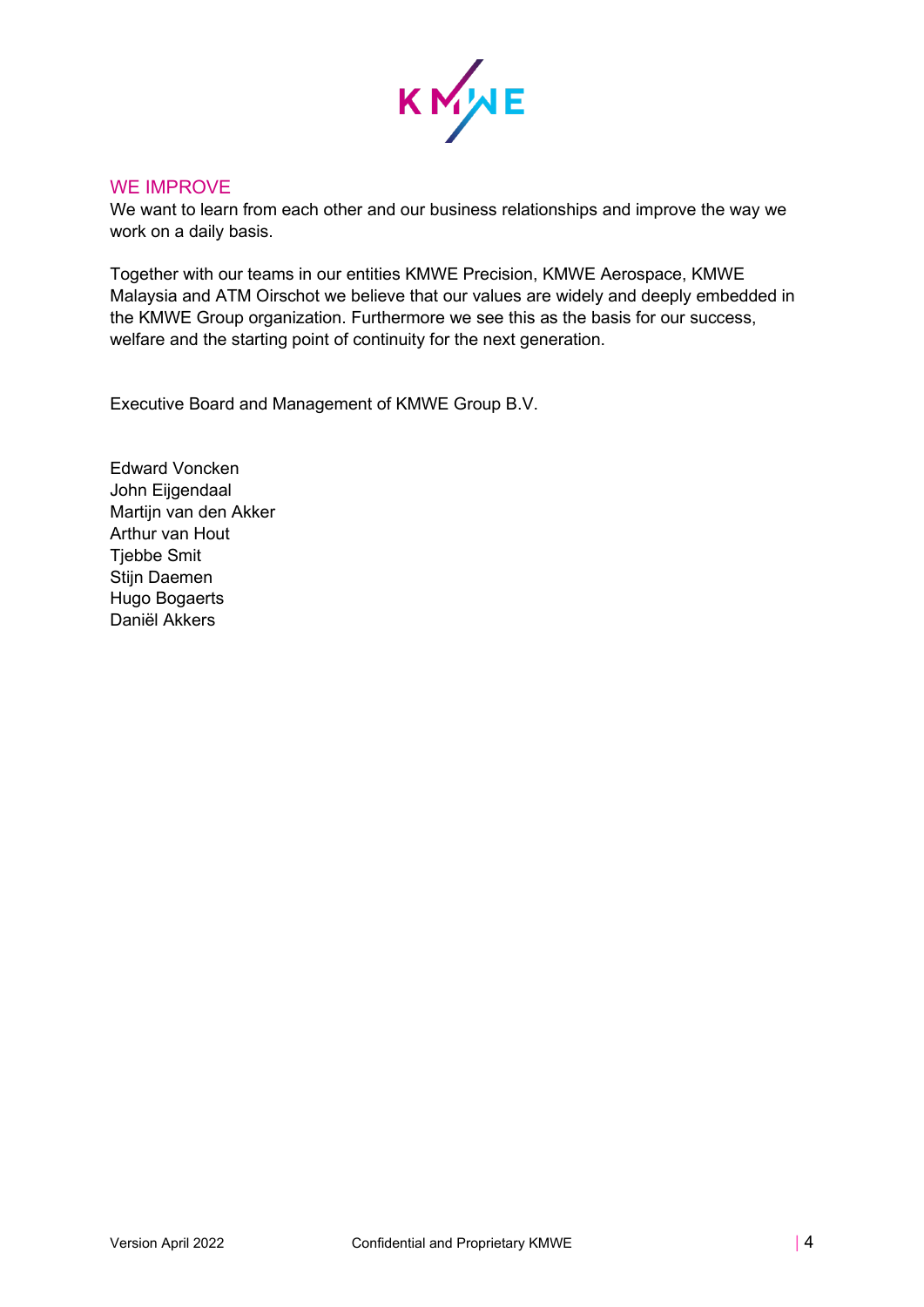

## <span id="page-4-0"></span>**INTRODUCTION**

Based on the corporate values of KMWE Group our Code of Conduct became effective below. For each corporate value we lined up where we stand for, what we pursue and what we expect from our business relations and our colleagues.

## <span id="page-4-1"></span>**WE THINK AHEAD**

- We communicate openly and proactively with all our business relationships
- We believe in the importance of intensive cooperation and co-creation which leads to new opportunities
- We are open for new and different ideas and come up with creative solutions
- We are pro-active and show entrepreneurial behavior
- We have a long term investment horizon
- We pursue a leading position in Industry 4.0
- We drive continuity of the company in whatever we do

## <span id="page-4-2"></span>**WE GET THINGS DONE**

- We get things done as we take ownership and deliver
- We protect our an our customers property and data on a highest possible level
- We comply with all relevant law and regulations, especially on:
	- o Antitrust and Bribery acts
	- o Commercial laws
	- o Non-corruption acts
	- o Money laundering acts
	- o Working conditions (health, safety, security and environment)
	- o General Data Protection Regulation (GDPR)
- We avoid conflicts of interests at all times
- We get things done, but reject child labor and forced labor

## <span id="page-4-3"></span>**WE TAKE CARE**

- We respect our colleagues and business relations at all times
- We are very strict on a healthy and a safe work-environment within and outside our production plants
- We feel responsible for our environment, sustainability and securing for the next generation
- We adhere to the Responsible Business Alliance (RBA) Code of Conduct and source responsibly
- We provide training and education for our colleagues but also students on all levels in close cooperation with schools and other educational organizations
- We offer our colleagues to work with highly advanced technologies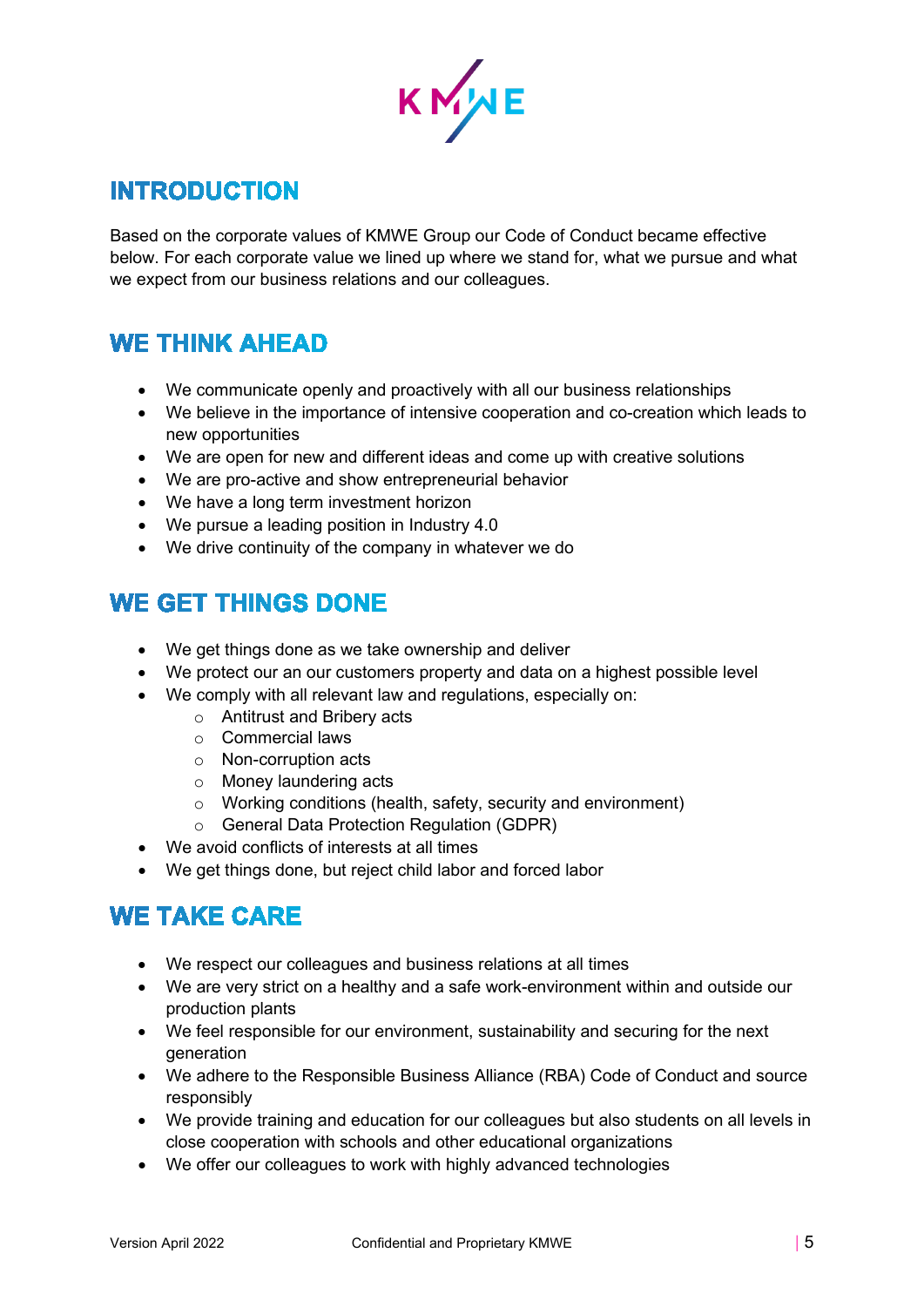

# <span id="page-5-0"></span>**WE ARE PROUD**

- We are proud of the customers we serve and the contribution of their products in improving the wellbeing of the people and the environment
- We are proud on the craftsmanship and the products we make
- We are proud on our enhanced skills and knowledge of our colleagues in their field of expertise
- We are proud on our state of the art equipment, infrastructure and software applications
- We are proud to have an international footprint by having entities in The Netherlands, Malaysia, (China) and India
- We are proud of working within the Brainport region in The Netherlands and to be part of the Brainport Industries Campus
- We are proud to be part of KMWE

### <span id="page-5-1"></span>**WE IMPROVE**

- We improve as we work closely together with our customers, colleagues and business partners
- We steer towards continuous improvement on all levels within our organization and embrace lean philosophies
- We invest and improve our business processes to further enhance our capabilities and the product lifecycle support
- We measure and report on a timely, accurate, transparent and reliable manner
- We share knowledge with our business partners and the tenants of the [Brainport](https://www.brainportindustries.com/en)  [Industries](https://www.brainportindustries.com/en) Campus